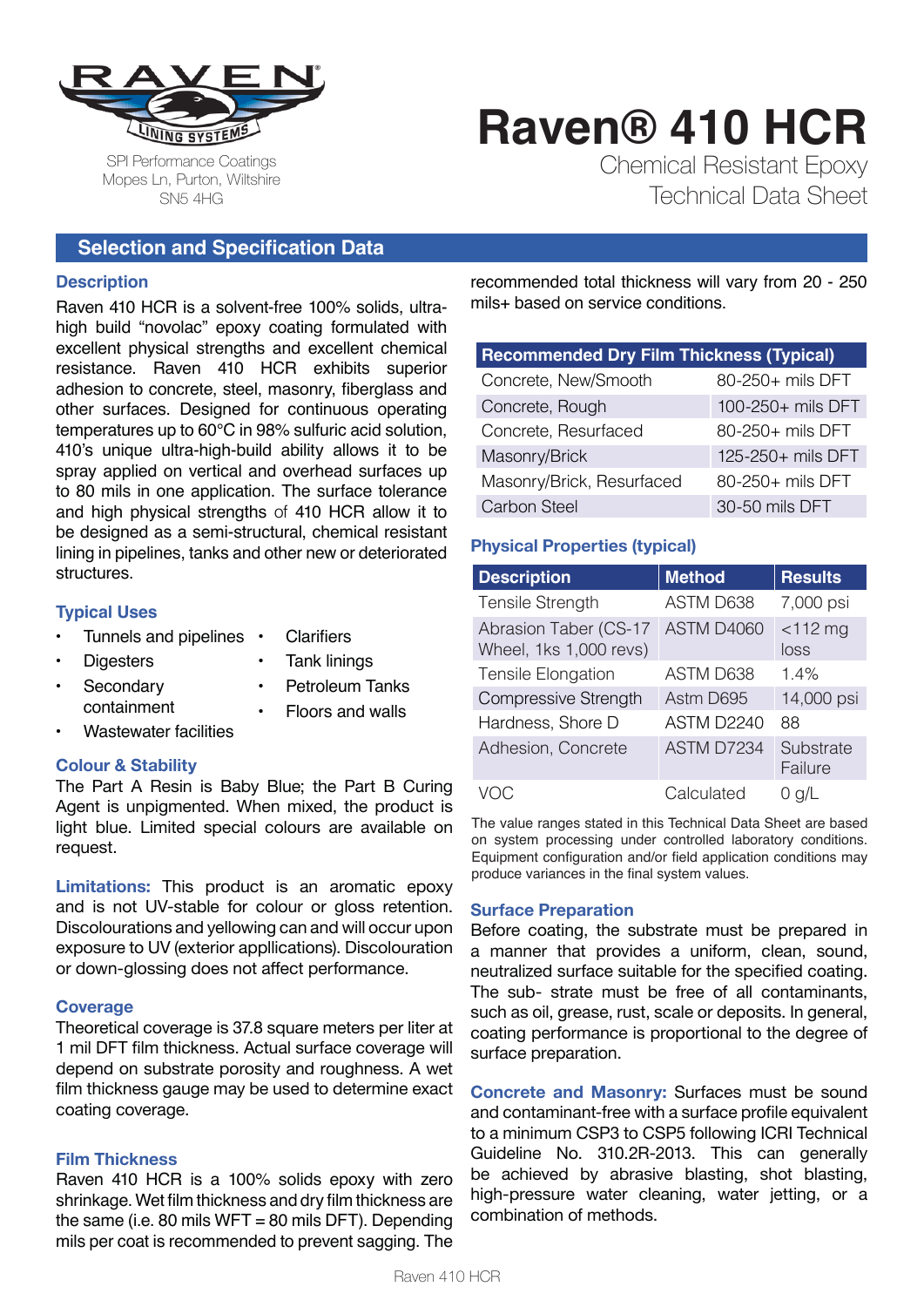

SPI Performance Coatings Mopes Ln, Purton, Wiltshire SN5 4HG

# **Raven® 410 HCR** Chemical Resistant Epoxy

Technical Data Sheet

#### **Steel (Immersion Service)**

Clean the surface before surface preparation following "Solvent Cleaning" (SSPC SP- 1) to remove oil, grease, and other soluble contaminants. Surfaces to be coated should then be prepared according to SSPC SP-10/NACE No. 2 Near-White Metal Blast Cleaning for immersion service. The resulting angular anchor profile shall be 3.0-5.0 mils and be relative to the coating thickness specified.

#### **Ductile Iron Pipe (Atmospheric and Immersion Service)**

All oils, small deposits of asphalt paint and grease shall be removed by solvent cleaning (see NAPF 500- 03-01). Abrasive blast to accordance with NAPF 500- 03-04. More information on cleaning ductile iron pipe can be found at www.napf.com

| <b>Primers (Suggested)</b>   |                                       |
|------------------------------|---------------------------------------|
| Concrete (optional)          | Raven 175<br>Raven 171FS<br>Raven 155 |
| Carbon Steel (blast holding) | AquataPoxy 190*<br>Raven 490*         |
| Non-Ferrous Metals           | AquataPoxy 190                        |

PVC, PE, PP, PS, & HDPE- Contact SPI Performance **Coatings** 

\*Do not use this primer if immersion temperatures will exceed 60°C

#### **Thinning and Mixing**

**Do not thin with solvents.** If lower viscosity is needed, heat the unmixed material by placing the containers in hot tap water until the desired flow properties are obtained. To heat larger quantities, drum heaters or inline heaters on specialized spray equipment may be used. Unmixed material should not be heated above 65.6°C.

**Components and Mix Ratio**: Part A Resin: Part B Curing Agent. The mix ratio is 3:1 by volume.

#### **Powder Mixing (Hand Mix)**

Individually power mix both Part A and Part B containers prior to measuring out 3 parts of Part A to 1 part of Part B by volume into a clean disposable pail. Completely mix combined A & B for a minimum of one minute before transferring contents to a clean pail. Continue mixing at least another minute, scraping the sides and bottom, to obtain a thorough mix before application. Properly mixed material will be a uniform color without light or dark spots.

#### **Spray Application**

Optimal proportioning and mixing is achieved with the use of a Raven Lining Systems approved pluralcomponent airless spray system. Raven recommends the use of a fixed ratio (3:1), such as a Graco XP 50 or 70 Plural-Component Pump System. Viscon Fluid Heaters and heated hoses are recommended. Carefully monitor, heat- ing devices such as drum blankets or bands to avoid scorching of the material or melting drum liners. Pre-heating containers must not exceed temperatures greater than 65.6°C.

#### **Recommended Spray Temperatures**

46-51.7°C for Part 'A' and 32.2-51.7°C for Part 'B'. Temperature is dependent on ambient conditions and hose lengths. To equalize viscosities and reduce operating pressure, Part A should be 11.1°C warmer than Part B during processing.

#### **Equipment Set-Up**

| <b>Heated Hose Temp</b>       | $51.7 - 62.8$ °C  |
|-------------------------------|-------------------|
| <b>Typical Spray Pressure</b> | 1,800 - 3,000 psi |
| <b>Recommended Tip Sizes</b>  | 0.019 - 0.031 psi |
| Pot life at whip/gun          | 1 - 2 minutes     |
| Supply pump pressure          | 100 psi           |

#### **Brush/Trowel**

For touch-up and holiday repair only.

#### **Application and Service Conditions**

The minimum recommended substrate temperature: 4° C Maximum recommended substrate temperature: 49°C. For best results in limiting outgassing, with a primer or not, apply to prepared concrete when the substrate temperature is stable or falling.

#### **Service Temperatures (Temperature Resistance)**

The maximum recommended dry temperature: 93°C. This product may be post-cured for service up to 121°C. Wet temperature resistance depends on chemical concentration and exposure time. Contact SPI Performance Coatings for addition information.